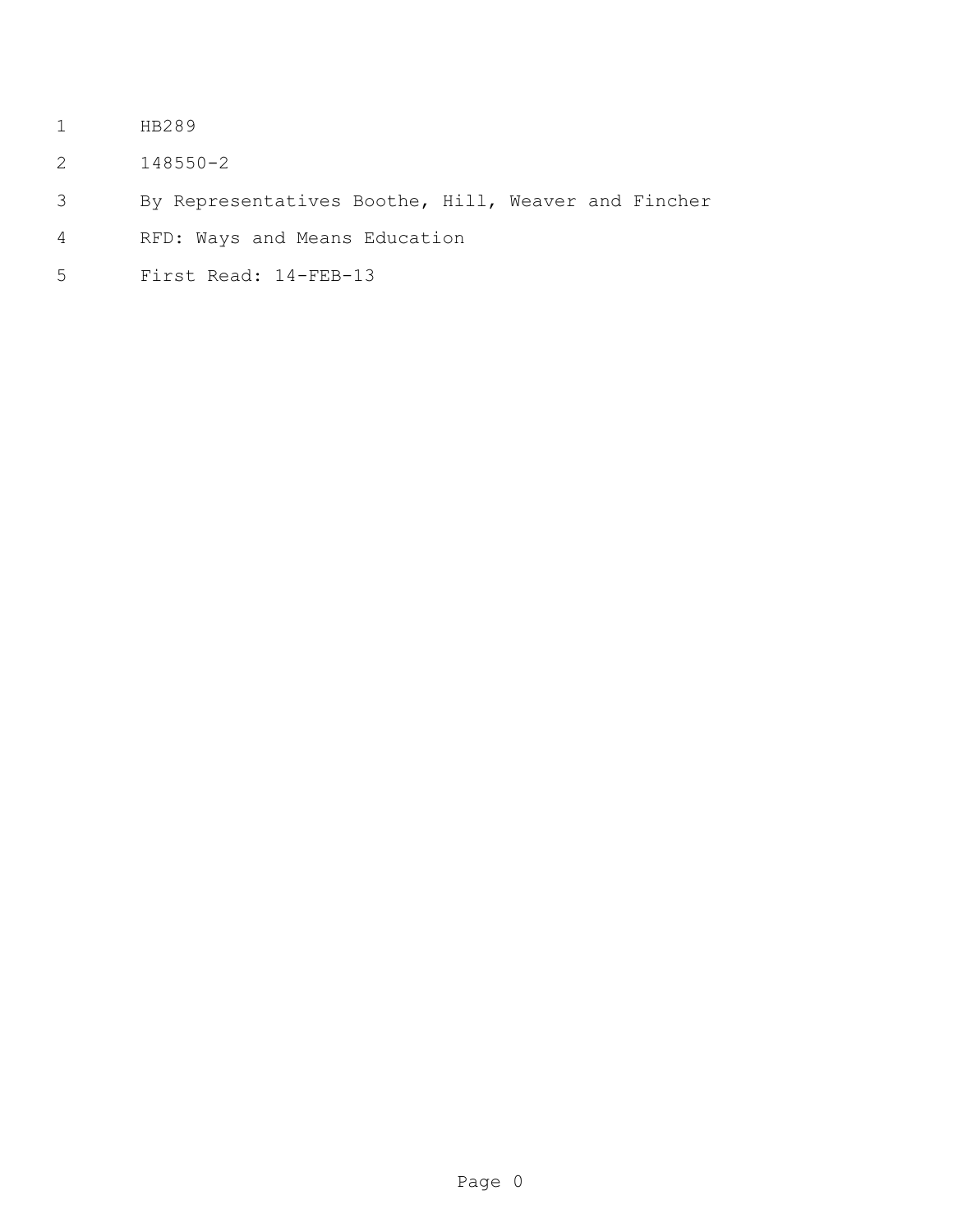148550-2:n:02/12/2013:LFO - JA/ccd SYNOPSIS: Current law provides for an expense allowance to Alabama taxpayers under Section 179 of the Internal Revenue Code for irrigation and provides for an income tax credit of 20% of the cost of the purchase and installation of certain conversion costs related to irrigation systems or 14 the development of irrigation reservoirs and water wells. This bill would change the annual flow rate 17 of rivers or streams, excepted from the qualified reservoir requirement, from 10,000 cubic feet per second to 8,000 cubic fee per second. This bill would allow the tax credit to be carried to each of the 5 years following the taxable year the qualified irrigation system or reservoir is placed in service. This bill would allow shareholders of certain business entities to receive a pro rata share of the credit claimed by the business entity.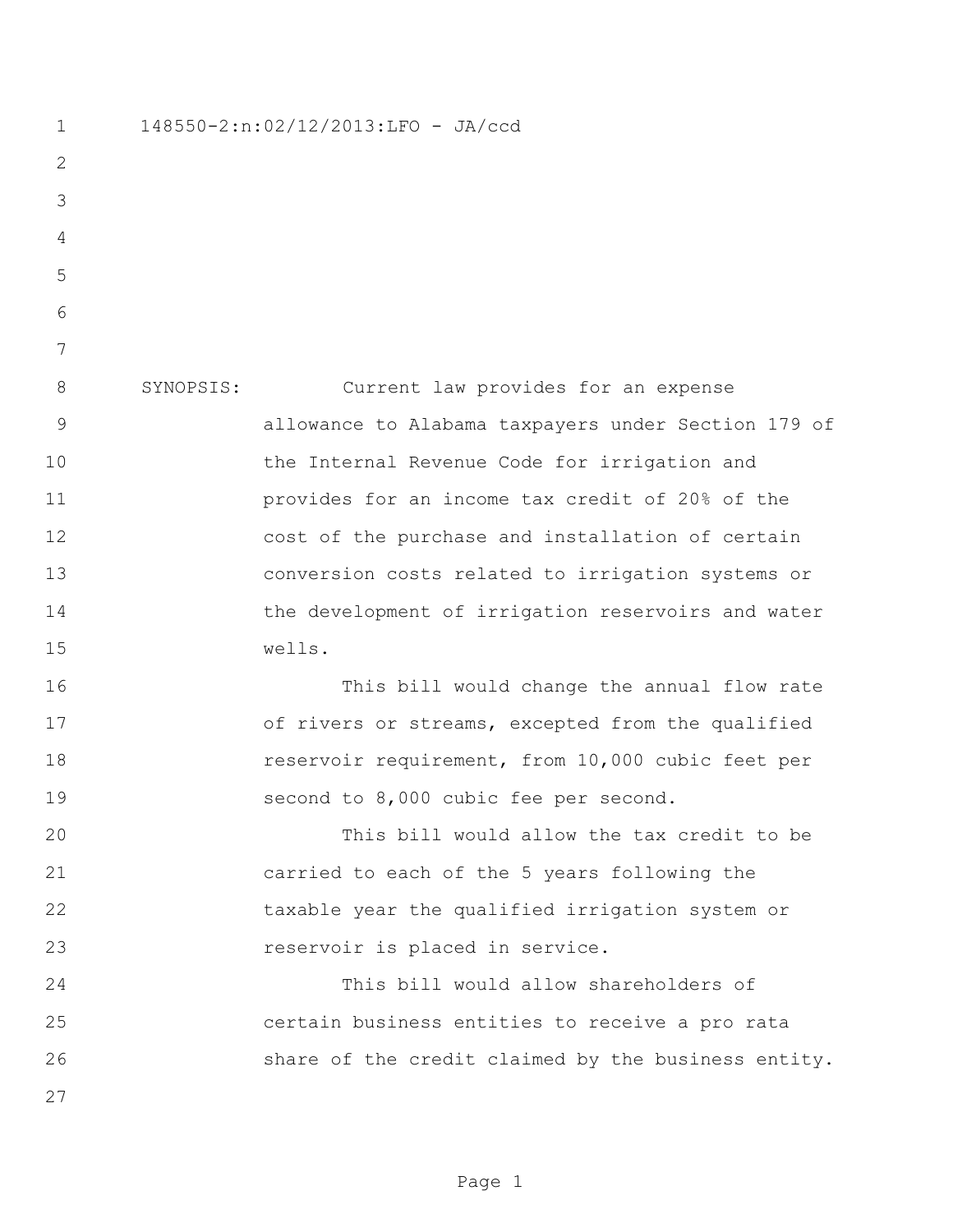| $\mathbf 1$  | A BILL                                                         |
|--------------|----------------------------------------------------------------|
| $\mathbf{2}$ | TO BE ENTITLED                                                 |
| 3            | AN ACT                                                         |
| 4            |                                                                |
| 5            | To amend Section 40-18-342 of the Code of Alabama              |
| 6            | 1975, relating to tax credit for the purchase and installation |
| 7            | of certain irrigation systems; to provide for changes to the   |
| $8\,$        | annual flow rate of rivers or streams excepted from the        |
| $\mathsf 9$  | qualified reservoir requirement; to allow the tax credit to be |
| 10           | carried forward 5 years; and to allow shareholders a pro rata  |
| 11           | share of the credit claimed by certain business entities.      |
| 12           | BE IT ENACTED BY THE LEGISLATURE OF ALABAMA:                   |
| 13           | Section 1. Section 40-18-342 of the Code of Alabama            |
| 14           | 1975, is amended to read as follows:                           |
| 15           | $"$ \$40-18-342.                                               |
| 16           | For all tax years beginning after December 31, 2011,           |
| 17           | there shall be allowed to any agricultural trade or business   |
| 18           | an income tax credit of equal to 20% of the cost of the        |
| 19           | purchase and installation of any qualified irrigation          |
| 20           | equipment and any conversion costs related to the conversion   |
| 21           | of irrigation equipment from fuel to electricity or qualified  |
| 22           | reservoirs. For a surface water withdrawal irrigation system   |
| 23           | to be eligible for credit, the irrigation system must operate  |
| 24           | utilizing a qualified reservoir, except when the surface water |
| 25           | withdrawal is directly from any river or stream whose average  |
| 26           | annual flow exceeds 10,000 (ten thousand) 8,000 (eight         |
| 27           | thousand) cubic feet per second. A qualified reservoir is not  |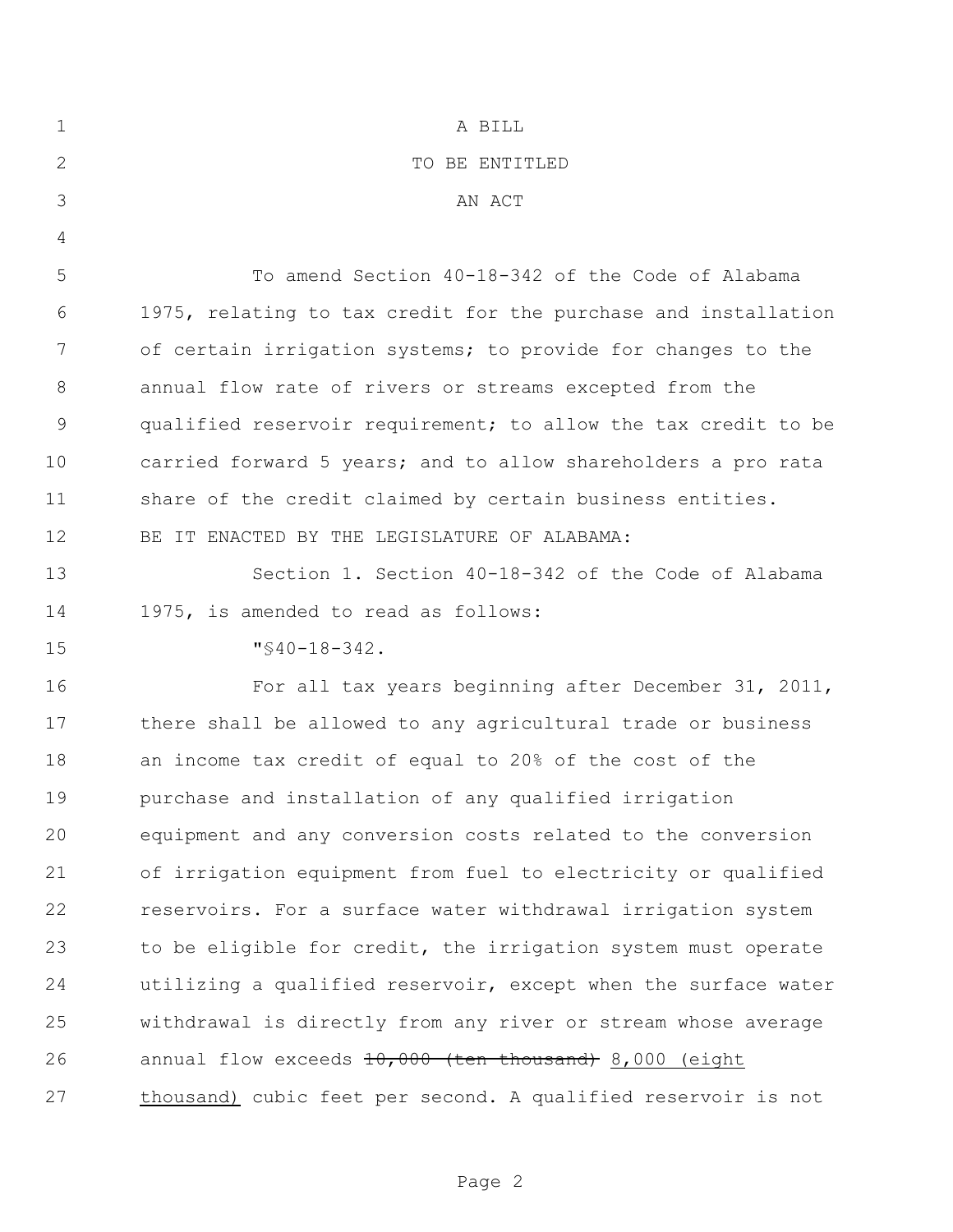required for a ground water withdrawal irrigation system. The credit shall be equal to 20% of the accrued cost of the qualified irrigation equipment and the cost of constructing the qualified reservoir, but shall not exceed \$10,000 in any tax year and shall not exceed the taxpayer's Alabama income tax liability computed without regard to the credit. The credit shall be taken in the year in which the qualified irrigation equipment or the qualified reservoir is placed in service.

 The credit provided in this article shall be limited to only one purchase and installation of qualified irrigation equipment or one qualified reservoir per taxpayer.

 The credit may be carried to each of the 5 years following the taxable year the qualified irrigation system or reservoir is placed in service. The portion of the credit which shall be carried to each of the other taxable years shall be the excess, if any, of the amount of credit over the sum of the income tax due for each of the prior taxable years 19 to which the credit may be carried.

 The Legislature recognizes that a substantial number of businesses are organized as limited liability companies, partnerships, and other types of business entities and that certain business entities, organized as corporations elect to be treated as "S" corporations under federal and state tax laws, and that it is essential that the irrigation credit amount shall be available on a pass-through basis. The shareholders, partners, members, owners or beneficiaries of